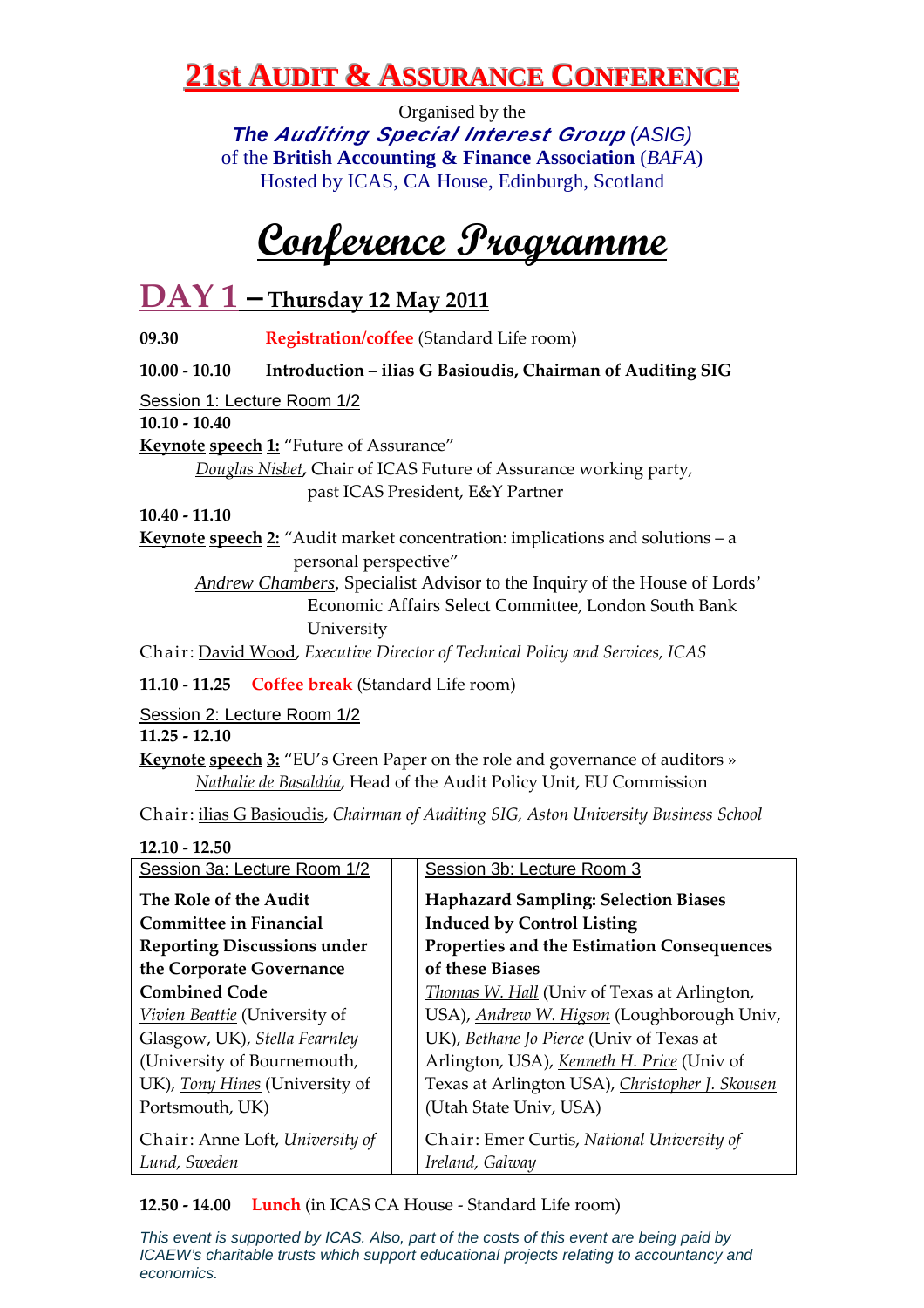Organised by the **The Auditing Special Interest Group** (ASIG) of the **British Accounting & Finance Association** (*BAFA*) Hosted by ICAS, CA House, Edinburgh, Scotland

### **DAY 1 – Thursday 12 May 2011 (continues)**

#### Session 4: Lecture Room 1/2

**14.00 - 14.45** 

**Keynote speech 4:** "The need of regulation and harmonised auditing int'l standards to ensure high audit quality"

*Arnold Schilder*, Chairman, IAASB

Chair: Steven Leonard, *Project Director, FRC/APB, UK*

| $14.45 - 15.25$                                           |                                             |
|-----------------------------------------------------------|---------------------------------------------|
| Session 5a: Lecture Room 1/2                              | Session 5b: Lecture Room 3                  |
| An Examination of the Credence                            | Did audit fee cuts in 2009 impair           |
| <b>Attributes of an Audit</b>                             | earnings quality?                           |
| Monika Causholli (University of                           | Long Chen (George Mason Univ, USA),         |
| Kentucky, USA), W. Robert Knechel                         | Gopal V. Krishnan (Lehigh Univ, USA),       |
| (University of Florida, USA)                              | Wei Yu (Lehigh Univ, USA)                   |
| Chair: Eleanor Dart, University of the<br>West of England | Chair: David Gwilliam, Exeter<br>University |

**15.25 - 15.40 Coffee break** (Standard Life room)

#### Session 6: Panel Session (Lecture Room 1/2)

**15.40 - 18.00** 

#### **Panel Session: "Inspection of audit firms: national or international?"**

*Lewis Ferguson*, PCAOB Board Member, USA

*Brynjar Gilberg*, Special Advisor, Accounting and Auditing Supervision, FSA Norway *James Gunn*, Technical Director, IAASB

*Joanne Jamieson*, ICAS Audit Monitoring, Scotland

*Andrew Jones*, Director of Audit Inspection Unit (AIU), UK

*Martin Kocks*, Deputy Head, Inspection Unit, Auditor Oversight Commission, Germany

Chair: Margaret Cassidy, *PwC, Director, Public Policy and Regulatory Affairs*

**18.00 - 18.10 Coffee break** (Standard Life room)

**18.10 - 18.30** 

Lecture Room 1/2: **AGM** (*everyone is welcome to stay*)

- **19.30 Pre dinner drinks** (Hilton Grosvenor Hotel The Palmerston/Lansdowne Suite)
- **20.00 Conference dinner, followed by Céilidh** (Hilton Grosvenor Hotel The Palmerston/Lansdowne Suite)

This event is supported by ICAS. Also, part of the costs of this event are being paid by ICAEW's charitable trusts which support educational projects relating to accountancy and economics.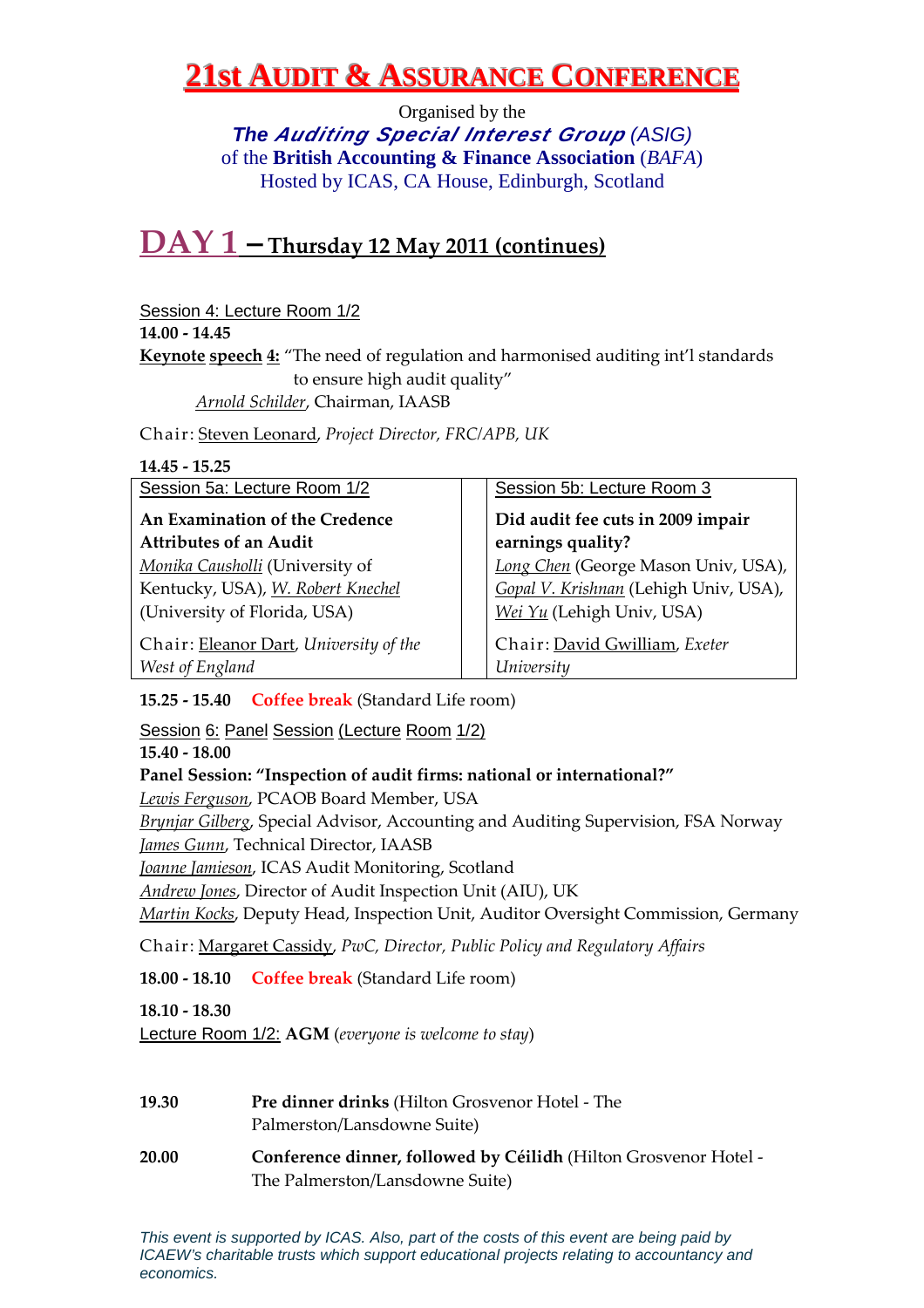Organised by the **The Auditing Special Interest Group** (ASIG) of the **British Accounting & Finance Association** (*BAFA*) Hosted by ICAS, CA House, Edinburgh, Scotland

**Conference Programme**

# **DAY 2 - Friday 13 May 2011**

Session 7: Lecture Room 1/2 **09.00 - 09.45**

**Keynote speech 5:** "Professional bodies' experiences in moving their members from UK to international auditing standards**"** 

*Katharine Bagshaw*, Technical Manager, Auditing Standards, ICAEW *James Barbour*, Director, Technical Policy, ICAS

Chair: Ian Fraser, *University of Stirling*

| $09.45 - 10.25$                                                                  |                                                               |
|----------------------------------------------------------------------------------|---------------------------------------------------------------|
| Session 8a: Lecture Room 1/2                                                     | Session 8b: Lecture Room 3                                    |
| Auditor Tenure, Managerial Fraud, and<br><b>Report Qualification: Theory and</b> | Making auditors: enhancing<br>scepticism, problem solving and |
| Evidence                                                                         | beyond on the fraud continuum                                 |
| Richard Fairchild, Ian Crawford, and                                             | Bernadette McCormack (University of                           |
| Hassan Saglain (University of Bath, UK)                                          | Wollongong, Australia)                                        |

**10.25 - 11.05** 

| Session 8a continues: Lecture Room 1/2                                                                                                                                             | Session 8b continues: Lecture Room 3                                                                                                               |  |
|------------------------------------------------------------------------------------------------------------------------------------------------------------------------------------|----------------------------------------------------------------------------------------------------------------------------------------------------|--|
| Non-audit fees, auditor tenure, and<br>auditor independence                                                                                                                        | Perceptions of Egyptian auditors<br>toward the governmental regulators                                                                             |  |
| Ferdinand A. Gul (Monash University,<br>Malaysia), <i>Ilias G. Basioudis</i> (Aston<br>Business School, UK), Anthony C. Ng<br>(The Hong Kong Polytechnic University,<br>Hong Kong) | of the audit profession<br>Mohamed Khaled Amr ELDaly<br>(University of Bedfordshire, UK),<br>Magdy Abdel-Kader (University of<br>Bedfordshire, UK) |  |
| Chair: Marleen Willekens, Katholieke<br>Universiteit Leuven, and Tilburg University<br>CentER                                                                                      | Chair: Breda Porter, Exeter University                                                                                                             |  |

**11.05 - 11.20 Coffee break** (Standard Life room)